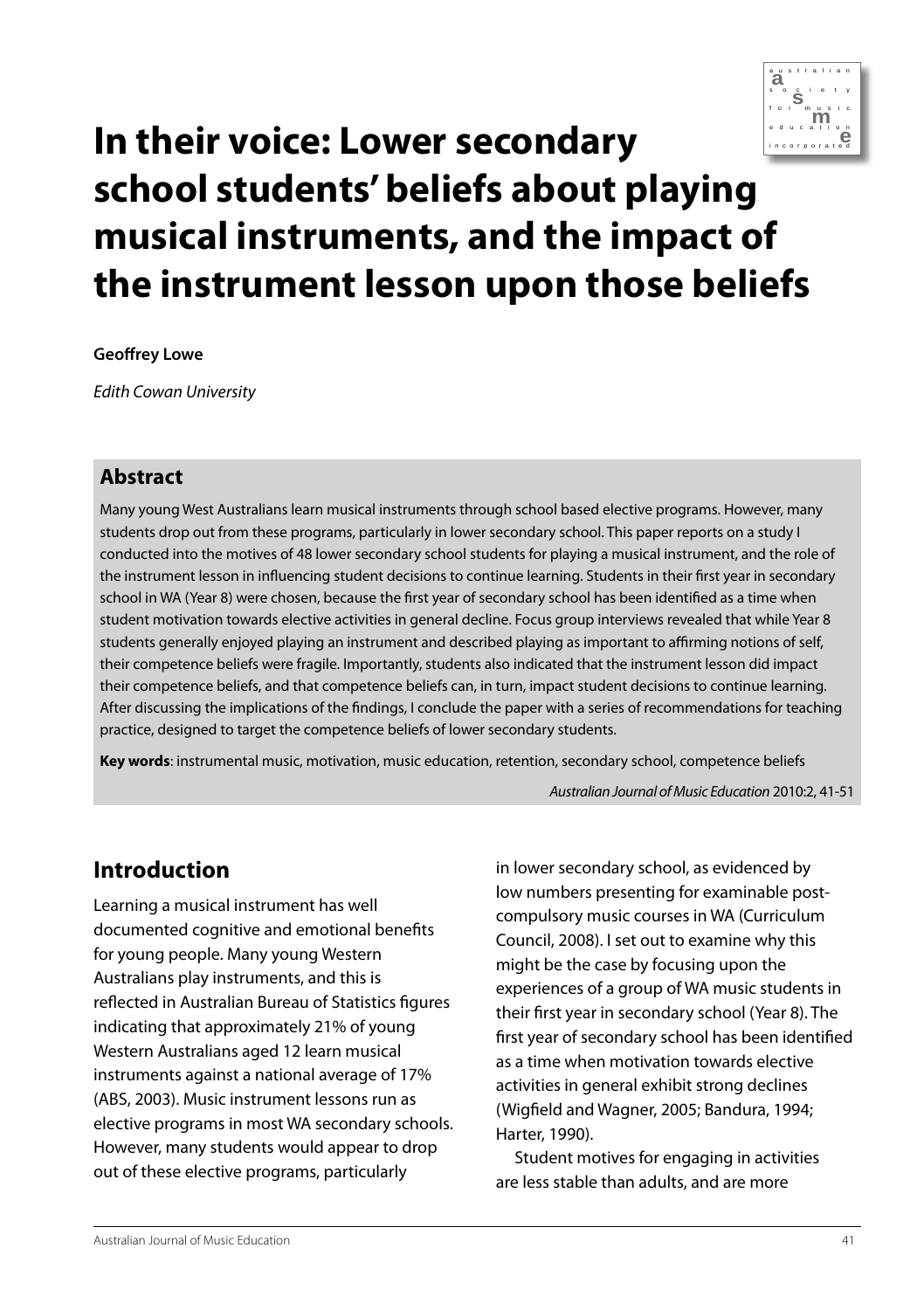susceptible to outside influence (Stahlberg & Frey, 1988). Given that the instrument lesson is the central point of interaction in a school based instrumental program, I chose to examine Year 8 student motives for playing an instrument, and the potential influence of the instrumental lesson upon the decisions of these students to continue. Specifically, this paper reports on a study involving 48 Year 8 students drawn from seven government, Catholic and private secondary schools. In focus group interviews, students were asked about their motivation for playing an instrument, and the positive and negative aspects of the instrument lesson.

Creech and Hallam (2009), Lierse (2007), St George (2006; 2004) and Brakel, (1997) report that the instrument lesson is a determinant in student decisions to continue learning an instrument. However, as St George (2004) notes, there has been a surprisingly little critiquing of instrument teaching practice in relation to its impact upon student decisions to continue. Accordingly, after considering the findings of this study, this paper make a series of recommendations for instrument teaching practice targeted at enhancing the beliefs of lower secondary students towards learning a musical instrument.

While the findings and recommendations of this paper stem from a substantive setting, I believe they have relevance to all music teaching systems and sectors across Australia. Retaining students in elective instrument programs is not just an issue in WA, but represents one of the great challenges facing music education, both internationally and in Australia. By constructing an understanding of the beliefs of this particular year group for playing an instrument, and the impact of the instrument lesson upon those beliefs, I hope to better equip instrument teachers with principles designed to enhance student beliefs, and ultimately reduce the dropout rate from instrumental music programs in lower secondary school.

# **Background**

# *Music Instrument lessons in Western Australia*

Music instrument lessons are centrally organised in the government system in Western Australia through the agency of the School of Instrumental Music (SIM). All students are selected via a music aptitude test and lessons are provided at no cost to the student. SIM commences around 4000 beginners each year (DEST, 2005). Students are taught in groups of up to five by qualified specialist peripatetic instrument teachers, and lessons run for 30 minutes on a weekly basis. Students are taught in school time, and are withdrawn from regular classes on a rotating timetable. String instruments are started from Year 3, while wind, brass, percussion and guitars are started from Year 6. Thus, students in Year 8 are generally into at least their third year of learning when they enter secondary school.

In the Catholic and private systems, students generally pay for individual lessons. Around 4000 students per year also commence or continue lessons from Year 8 in both these systems. Instrument teachers do not have to have teacher qualifications to teach in the Catholic or private systems in Western Australia.

#### *The first year in secondary school*

A range of international studies describe the move from primary school to secondary school as disruptive for many students. Disruption and the resulting sense of dislocation can have a major impact upon student motivation, particularly towards elective subjects and activities (Wigfield and Wagner, 2005; Bandura, 1994; Harter, 1990). Harter (1990) states that dislocation occurs as a result of 1) disrupted social networks, 2) more impersonal interactions with teachers, 3) less personal school bureaucracies and 4) ability streaming in some subjects. In indirect support, Australian Bureau of Statistics (ABS, 2003)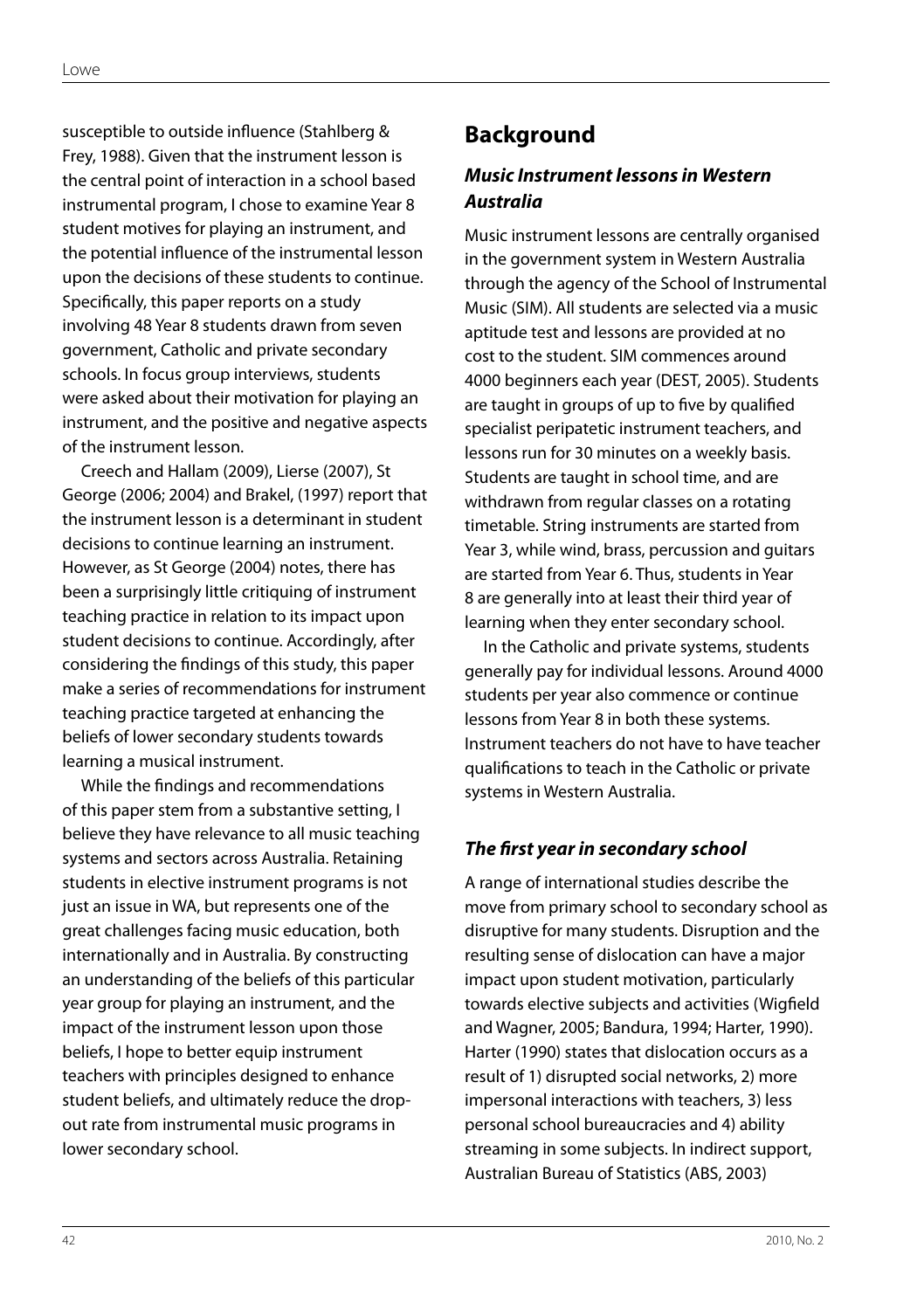statistics indicate that student participation in elective music instrument programs can decline by up to 25% per year following the transition to secondary school (from age 12).

The effects of dislocation combine with psychological changes in students as they begin to mature from a state of 'parent protection' to 'self determination' commencing from around age 11 (Zillman and Gan, 1996). Students from this age desire greater freedom and autonomy which cannot always be accommodated in the highly organised and controlling secondary school environment (Eccles and Midgeley, 1989). Conflict can occur when inappropriate instruction practices, ability groupings and competitive assessment practices impact fragile self efficacy beliefs across a range of subjects, leading to avoidance behaviours (Bandura, 1994). As a result, students may disengage from elective programs such as learning an instrument because these programs do not meet their changing emotional needs. I considered it important to consider the extent to which these general issues are reflected in the responses of Year 8 instrumental music students.

# **Research Assumptions**

# *The student voice*

This study was guided by the need to construct an understanding of the motives of Year 8 students for learning an instrument, and the impact of the lesson upon student motivation to continue. The phenomenological nature of the research called for rich data derived from a natural real life setting. Accordingly, I chose to speak directly with the students themselves. The student voice has widely been used in 'dropout' research in other subject areas (Smyth and Hattam, 2001; Willis, 1997), but has not been widely used in music education (Pitts, 2004). Based upon my previous research, I believe Year 8 students have well developed beliefs about learning an instrument (Lowe, 2008). I agree with Fielding (2004) that speaking *with* students rather than *for* students can yield a clearer picture of the motivational issues faced by Year 8 instrumental students.

# *Expectancy-value theory*

I employed expectancy-value theory as the theoretical foundation for this study. The intention of this study was not to prove or disprove the theory, but rather to use expectancyvalue theory as a 'regulatory ideal', to make sense of the phenomenon. The theory was also used as a conceptual organiser for the data, and I was aware that findings needed to be reported through the expectancy-value lens.

Expectancy-value theory was specifically developed by Eccles (1983) to explain adolescent motivation for mathematics, and has been widely employed in other subject areas, including instrumental music (Wigfield and Wagner, 2005; De Backer and Nelson, 1999; Wigfield, O'Neill and Eccles, 1999; O'Neill, 1996). Importantly in the context of this study, the values components of the theory are reported to accurately predict future enrolment decisions, whereas expectancies predict future effort (Eccles and Wigfield, 2002). Therefore, understanding the values Year 8 students attach to learning an instrument, and the impact of the lesson upon these values, may help me understand why many Year 8 students drop out. Values derive from student beliefs about learning activities, and expectancies are closely linked with ability beliefs. In general terms, values can be defined as 'why should I do this learning activity', whereas competence / expectancies can be defined as 'what do I think about my abilities to complete this learning activity', and 'will I succeed in the future'.

Values are differentiated into attainment (importance), intrinsic (interest) and extrinsic (usefulness) components. These are in turn mediated by both the physical and personal cost of involvement. Attainment value is closely linked with identity, and whether learning activities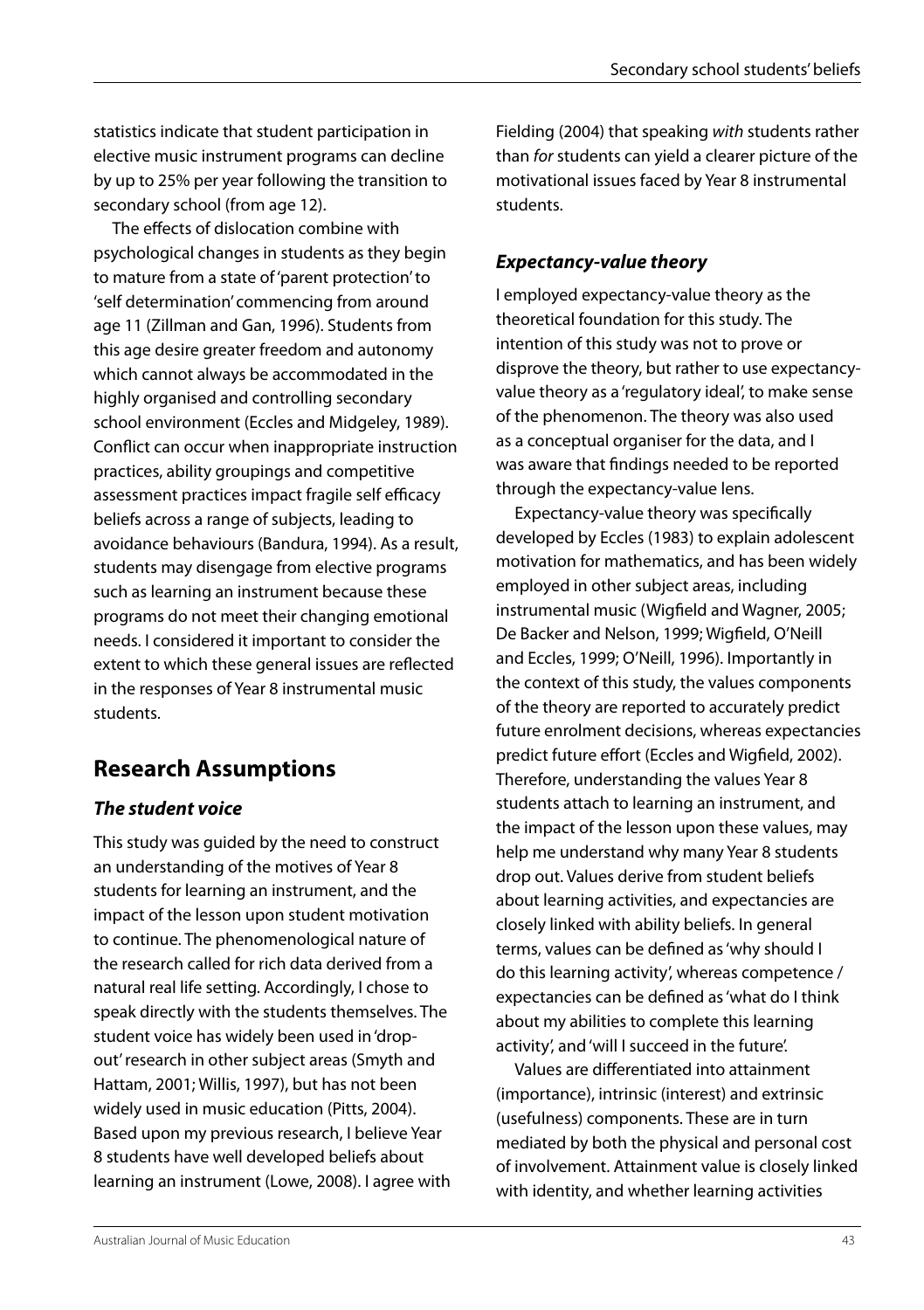provide students the opportunity to express or confirm aspects of self. Learning activities will be described as important to self if they are optimally challenging and relevant to the individual. Intrinsic value relates to the inherent enjoyment the student gets from undertaking the learning activity (situational interest), and the overall interest in the subject (individual interest), while extrinsic value relates to how well learning activities conform to current (short-term) and future (long-term) goals (Eccles, 2005).

Competence beliefs include student self assessments of their current ability beliefs to complete learning activities, and expectancies for future success. These are informed by the learning environment, past experience and teacher feedback (Wigfield and Wagner, 2005).

# **Method**

Based upon my beliefs about the student voice in research, I employed a focus group methodology. I deemed this approach less intimidating for Year 8 students than individual interviews with an adult, and focus groups offered the potential for a rich, wider range of responses. To ensure a degree of representativeness, government, Catholic and private schools were included in the sample.

For this study, 48 students were drawn from seven secondary schools, and organized into focus groups within each school. Schools were selected from across the Perth metropolitan area via a random stratified sampling process based upon school districts, and included four government, two Catholic and one private school. All the research schools offered instrumental lessons to Year 8 students.

All focus group participants learned an instrument. Students were selected in conjunction with their class music teachers to ensure focus groups were socially compatible and participants were willing to talk to an adult. While acknowledging the potential of this approach to skew the sample towards a certain type of student, I did not consider this problematic

as students were drawn from an existing pool representing 'typical cases' (Bloor et al., 2001). Participants were not chosen based upon their musical abilities, and included a range of students from highly motivated to others on the verge of discontinuing.

The focus group interviews were semistructured to allow room for student directed discussion. Each interview was based around ten key questions, including three icebreaker questions, framed by the expectancy-value constructs. Interviews were undertaken in each school for maximum student comfort, and each focus group ran for approximately one hour. I undertook a facilitator's role, keeping discussion focused, and students appeared comfortable. Resulting discussions were animated and wide ranging.

Each focus group interview was digitally recorded and professionally transcribed. Data went through a three stage analysis process; firstly, data was coded against the questions. Secondly, data was grouped under three headings relating to 1) motivation for playing an instrument, 2) the positive influence of the instrument lesson, and 3) the negative influence of the lesson. Finally, data under each heading was compared against expectancy-value theory constructs. Nvivo 8 qualitative software was used to assist data management and manipulation.

In presenting the findings in this paper, I have selected a number of representative student quotes to illustrate the various themes which emerged through the analysis process, and to bring a sense of realism to the report.

# **Findings**

#### *Motivation for learning an instrument*

From the data, 18 different motives for learning an instrument were coded. Individual students described short-term extrinsic reasons for learning, including the enjoyment of undertaking music exams and getting out of regular classes,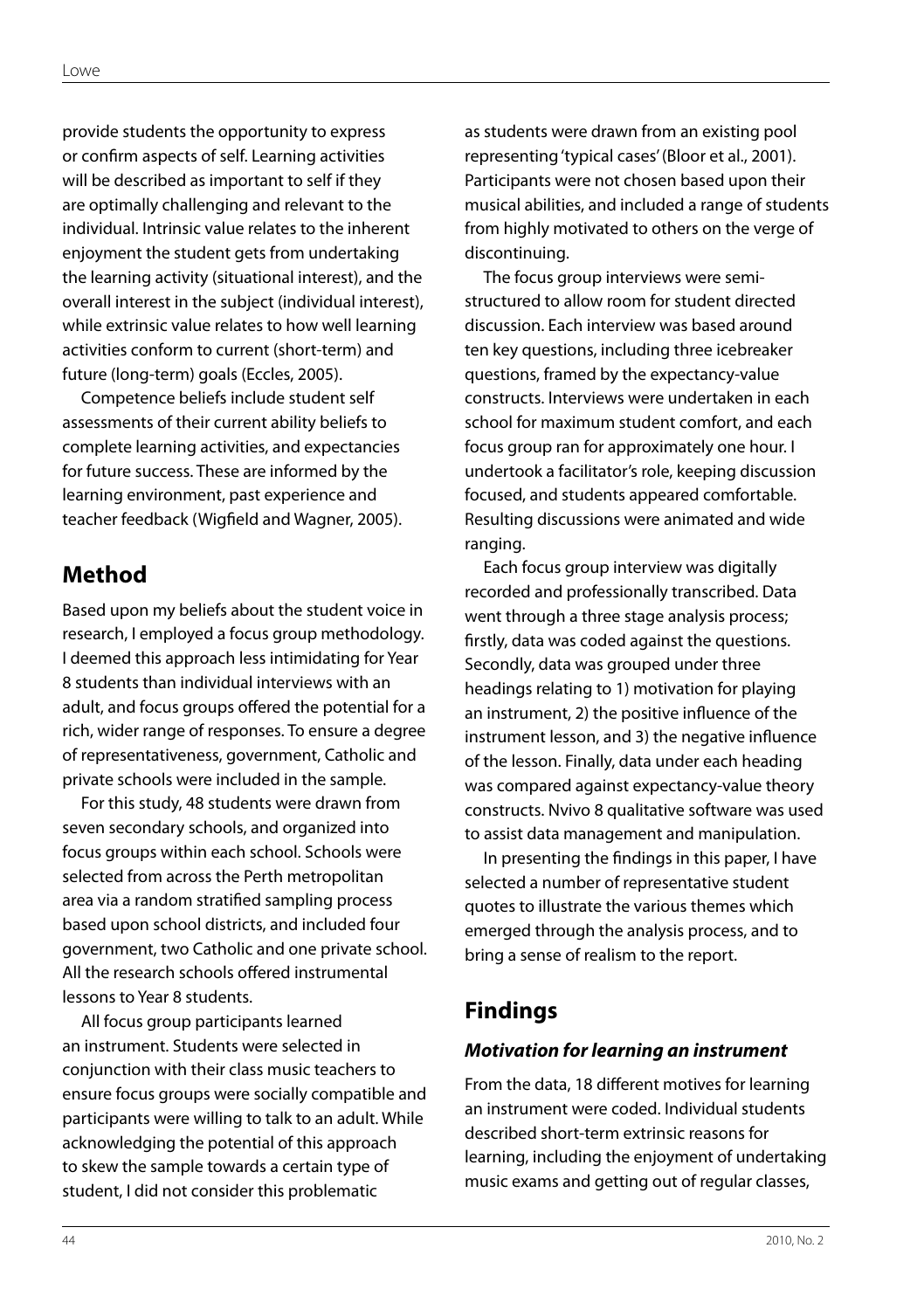but a majority of responses described attainment and intrinsic reasons for learning. These included playing for relaxation and de-stressing, and for the love of performing. One student described motivation in terms of expressive sound quality:

*I really love the sound of the saxophone and really like playing music and the expression it can give you and stuff.*

Another student described the joy of selfexpression and the challenge associated with succeeding:

*It's the way of expressing myself and I want to be good at my instrument and so it makes me feel better when I can practice and I can get over a piece and actually play it well…*

Many students described play as fun, but struggled to articulate why this was so, as illustrated in the following:

*I don't want to become a musician but I want to keep playing my instrument for ages. I don't want to stop. I don't want to become a musician. I just like playing 'cos I like playing.*

Overall, the majority of student in this study appeared to enjoy playing an instrument. Enjoyment was most commonly described in global, stable terms (individual interest) rather than in relation to specific activities. Whereas intrinsic valuing was strong, I also noted the presence of attainment values. Many students favorably described playing an instrument in terms of the challenge of successfully learning new, difficult pieces, and relevance of playing to an emerging sense of self. In summary, the majority of students in this study described playing an instrument as fun and enjoyable. In addition, playing an instrument was becoming an important expression of self.

# *Positive influence of the instrument lesson*

Based upon the frequency of student responses, I coded five emergent themes relating to the positive aspects of the instrumental lesson. They were:

- The provision of a supportive and nonthreatening learning environment
- Respect and rapport with the instrument teacher
- Professional teacher attributes relating to organisation, enthusiasm, encouragement and patience which build competence beliefs
- • Professional musician attributes relating to the instrument teacher's playing ability
- The instrument teacher's learning activity selection, relating to repertoire choice and ensemble playing.

Twenty-five students described the instrument lesson as being different to regular classes. They described the lesson as an intimate environment, and enjoyed the opportunity to relate to their teacher.

*I really like going to lessons, cos, like, it's good if you have a bond with the teacher and you feel pretty special.*

Three quarters of all students across focus groups stated that having a rapport with their instrument teacher was important.

*[My teacher] is always happy and it's easy to relate to what she's talking about as well. She seems to really like us and it makes me want to try harder…*

The importance of professional teacher attributes such as organisation, enthusiasm, encouragement and patience were constantly reiterated across all focus groups. Encouragement was described as a key component of the supportive learning environment.

*My teacher repeatedly gives me good comments and says, 'Well done' and 'good job' and that's like, it gives you a better self esteem, and you practice more and you get better, and then you start liking the music too…*

All students described a need to feel competent, and a desire not be singled out in group lessons. Bandura (1994) notes that students at this age are particularly sensitive to their relative standing among peers in activities that determine prestige.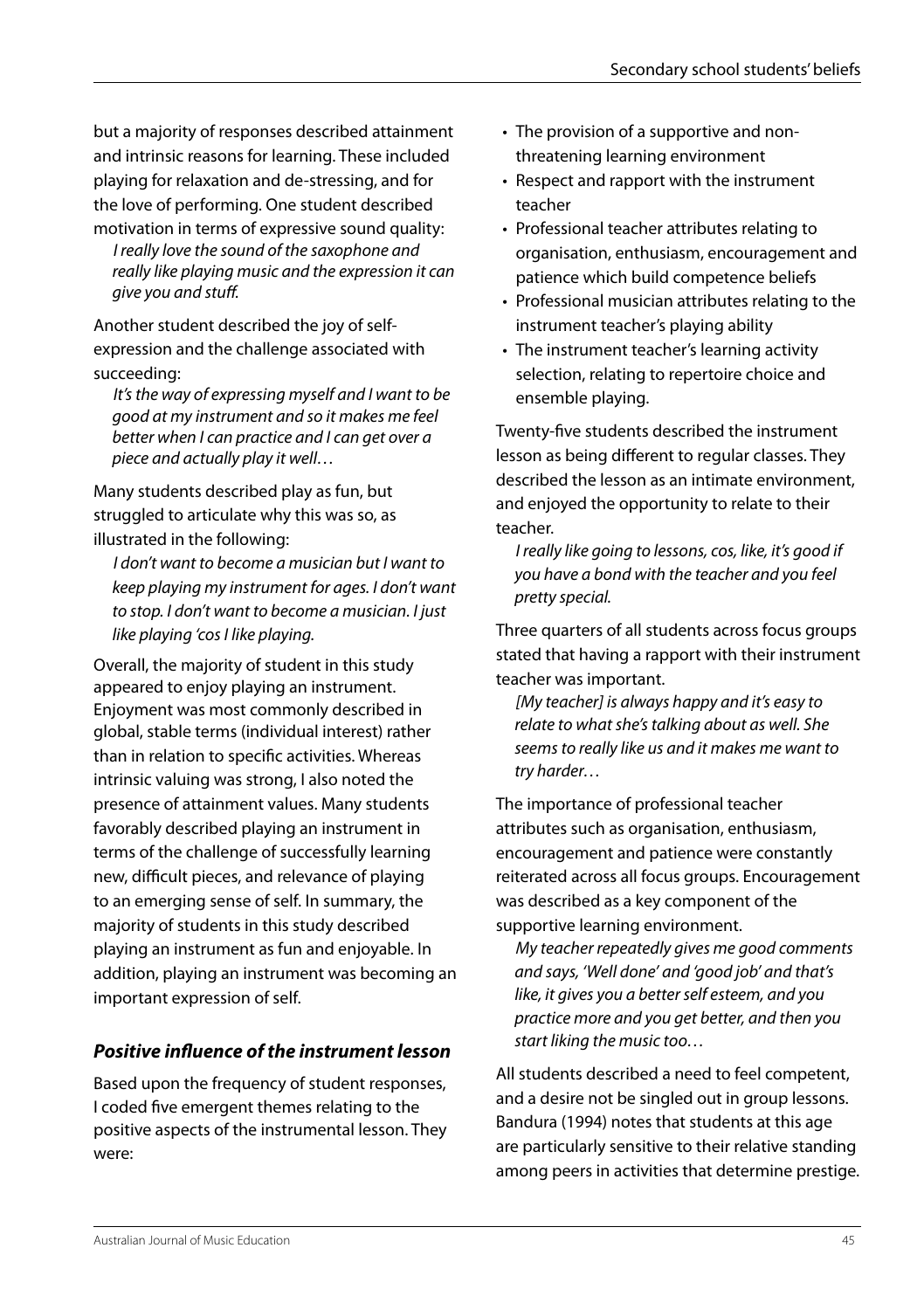Students also drew inspiration from hearing their teachers demonstrate on their instruments.

*My saxophone teacher, he plays the instrument like really, really well so he always plays to me, like how he plays…so that I can know how I will sound maybe one day if I keep practicing and stuff – it's like sort of inspiring.*

Students responses indicated that hearing their teacher model their instrument was 1) helpful in terms of understanding how a piece should sound, 2) helpful in terms of understanding how the instrument should sound, 3) useful as a practical application of verbal instructions and 4) valuable for time management – hearing what to play was quicker than repeated verbal instructions.

All focus groups indicated a desire for a regular turnover of repertoire, and a desire for repertoire with particular musical characteristics; students indicated a preference for faster, more rhythmic pieces to slow pieces. In addition, students enjoyed ensemble playing in group lesson situations. Ensemble playing was described as fun and non-threatening, because ensembles catered for a range of differing ability levels:

*It's also lots of fun because when you are in a group, you can like do trios and duets and things….if you make a mistake, then there's also other people who can cover it up…which also helps.* 

In summary, students described the instrument lesson as different to other school learning environments. Lessons were described favourably when students felt encouraged and inspired, and teaching practices protected prestige and musical efficacy beliefs.

#### *Negative influence of the instrument lesson*

Also based upon the frequency of student responses, I coded four emergent themes relating to the negative aspects of the lesson. They were:

- • A dislike of technical work
- Comparative teaching practices in group

lessons leading to perceptions of loss of prestige and feelings of incompetence among students

- Repetition, including lack of repertoire turnover
- Lack of rapport between the instrument teacher and students.

Perhaps unsurprisingly, virtually all students did not enjoy being asked to practice scales. Most described a failure to see the point of them, especially when they were asked to play them every week. All students involved in group lessons described an awareness of differing levels of ability within their groups. Issues relating to prestige within the group and musical efficacy were raised when students were placed in

comparative assessment situations in lessons: *Because sometimes, if you stuff it, you get all embarrassed and there's people that will laugh at you or something, if you do.*

Students across all focus groups were quick to suggest teaching strategies designed to reduce comparisons and competitive teaching practices. Prestige and efficacy related not just to playing, but had implications for the teacher / student relationship:

*… sometime people, they're like, 'yeah, right, we've got it' and stuff, and other people are behind. Then they're too scared to say anything and then Miss just presumes they've got it and just goes ahead…*

Repetition was negatively described in relation to lack of variety in instructional practices, and lack of repertoire turnover:

*Just the repetitiveness of having to play the same boring songs and then trying the hard ones which sound better but take a long time to get them. If you tried like different things every lesson, just like to make it more interesting…*

Lack of rapport manifest itself in the teacher having a dull voice and a general lack of enthusiasm and encouragement:

*One of my teachers told me, well, she's not my teacher anymore but she told me that I would never be good enough to do TEE (Tertiary Entrance Exam) in music which I thought was*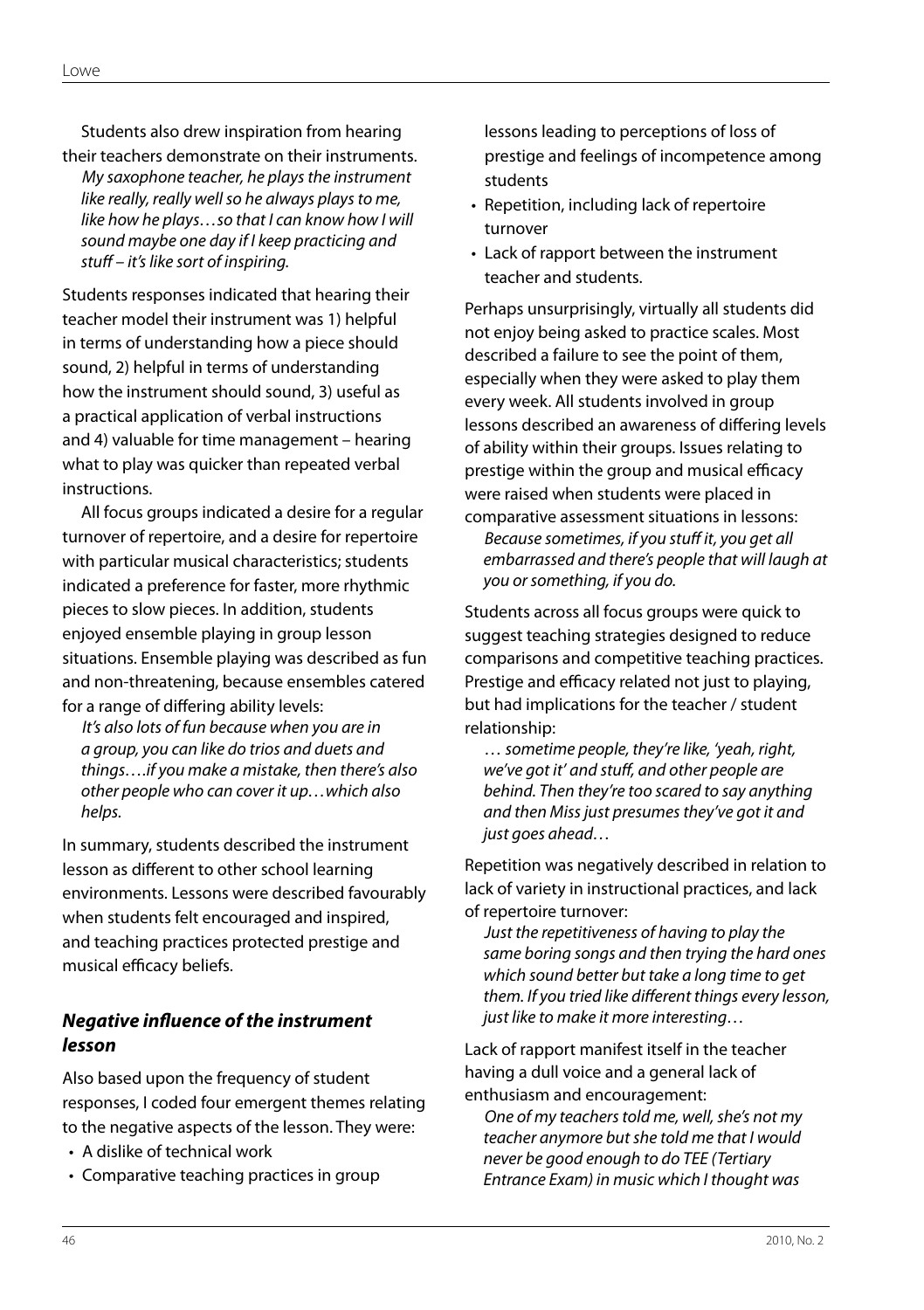*pretty harsh, so I kind of don't really like her anymore, and I was seriously looking at my cello going, 'am I really that bad?' Oh really. But you know what, my teacher said, like my other teacher I went back to, said I was fine so I've just kept playing. But I don't really like the other teacher a lot.*

The importance of the teacher in creating a positive learning environment was well summed up in the following quote:

*In my first year in Year 6, the first year I was playing, we had a really bad teacher and he always just set lots of homework and he wouldn't do very much at all. He didn't bring his trumpet in so he didn't play it at all, he'd just tell us what to do. And there was about…there was five people offered the position of the trumpet. Everyone took it up and then by the end of the year there was only two left. Lots of people had just quit and dropped out and I was actually thinking about it until I asked in the office and they said we were getting a different teacher for next year. So that's the only reason I stayed.*

Students commonly cited boredom as a reason for dropping out. Discussions revealed that, while boredom could result from teaching practices such as a lack of repertoire turnover, it was also a label associated with a desire to protect self efficacy. Students who were made to feel less competent than other students in lessons described avoidance behaviours such as not attending lessons and not practicing. Avoidance behaviour, under the guise of boredom, was a strategy designed to protect them from a fear of confronting feelings of failure. The need for the instrument teacher to identify this behaviour was emphasised:

*One of my friends, she gave up because she couldn't do one of the things that she had to do. And she didn't speak up or anything...* 

# **Discussion**

When viewed through the expectancy-value lens, all students in this study described a strong individual interest in playing an instrument. Students generally enjoyed playing, and

individual interest motives appeared relatively stable. However, predictably, the instrument lesson impacted situational interest through the repertoire teachers chose, and attendant teaching pedagogies. For Year 8 students, ensemble playing, lively music and a regular turnover of repertoire stimulated their situational interest while scales, slow music and repetition of repertoire reduced their situational interest. For many students, playing an instrument appeared to activate attainment values relating to the challenge of successfully learning new music, and growing relevance of playing to self. Accordingly, I recorded relatively high and stable intrinsic and attainment values. Motivation for playing was stabilising around cognitive and affective notions of self. Apart from situational interest, the lesson did not appear outwardly to greatly impact student values. Relatively stable values should be indicative of strong motivation to continue learning an instrument beyond Year 8.

However, competence beliefs appeared less stable and much more open to the influence of the teacher and the learning environment. Students consistently spoke of the need to feel competent, and sought reassurance through teacher encouragement. Conversely, students were deflated and discouraged by a lack of teacher encouragement. The emotional insecurity of adolescence may explain the need for high levels of reassurance in lessons. Some students may drop out because a lack of positive reinforcement undermines already fragile competence beliefs, and thus their expectancies for future success. They don't think they will get better at playing an instrument. Further, Wigfield (1994) reported an empirical link between competence and attainment value in that a fear of failure can undermine the perceived importance of the activity to notions of self. By inference, low competence beliefs can begin to outweigh the values some students associate with playing an instrument.

In group lessons, fragile competence beliefs are exacerbated by a consistent fear of appearing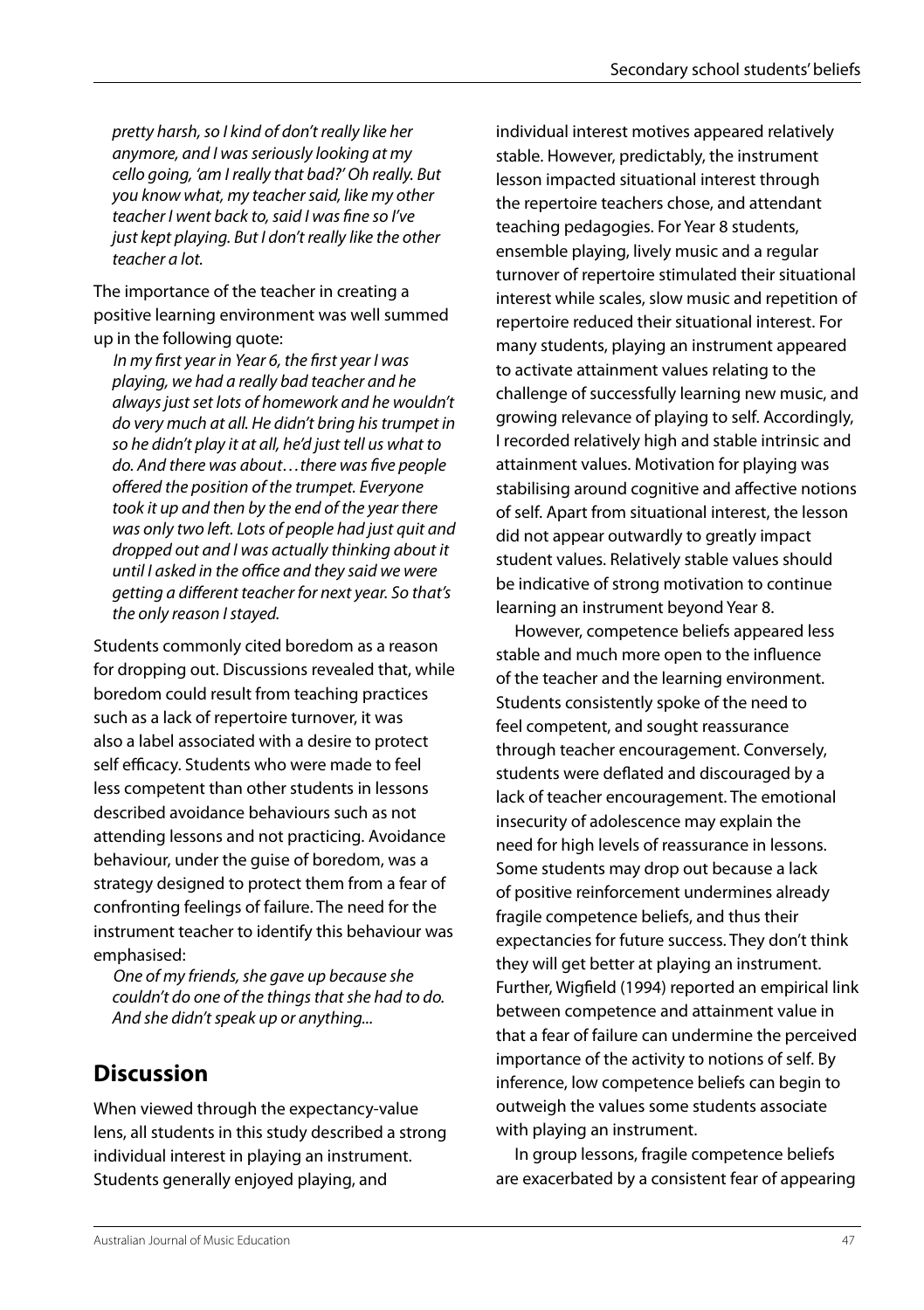incompetent in front of others. Students in this study were aware of differences in ability, possibly due to their increasing cognitive capacities, and a greater emphasis on competitive practices in secondary school. For less able students, awareness of differences in ability reduced competence beliefs, leading to avoidance behaviours to avoid feelings of failure. Students who perceived that they were not as good as others dropped out under the guise of boredom to protect self-efficacy, especially when teaching practices emphasised ability differences between students. Further, competence beliefs impacted not just self-efficacy, but also prestige. Students were conscious of their social standing, and uniformly expressed a fear of being embarrassed in front of other group members. The primacy of social standing in group lessons may result from Year 8 students being placed in new and unfamiliar groups, and the need to establish their social standing within the group.

The dangers of teaching practices which emphasise competition and highlight ability differences are well documented (Weiner, 1974; Asmus, 1994; Eccles & Wigfield, 2002). Students tend to attribute differences in standard to ability rather than effort. They view ability as a fixed state over which they have no control. Accordingly, when students perceive themselves as 'failing' in competitive situations, they attribute failure to lack of ability and don't think they can improve. In this study, I detected a strong overarching theme of fear of failure among Year 8 students, the majority of whom were taught in group lessons.

The impact of dislocation and the emotional challenges of adolescence may contribute to the fragile competence beliefs and the fear of failure detected among participants in this study. The desire of Year 8 students for a non threatening learning environment may be a reaction to the competitive practices of secondary school in general, while their desire for rapport with

the instrument teacher may be reflective of a desire for close and personal reassurance from an adult in an increasingly impersonal school environment. Fear of embarrassment in the group setting may be reflective of the need to rebuild disrupted social networks.

Whatever the reasons, the key finding of this study is that given the primacy participating students attached to the need to feel competent, competence beliefs may be just as important as values in determining lower secondary students' decisions to continue learning instrument. Perceptions of levels of support from the instrument teacher in the context of the instrument lesson appear to be highly influential in student decisions to continue learning. Further, because students view their instrument teacher as professional musicians, they view their instrument teacher as the most appropriate person to emulate and provide meaningful encouragement. This finding represents a departure from previously reported expectancyvalue findings, and warrants further research in the instrumental music context.

# **Building student confidence: recommendations for teaching practice**

Based upon the findings of this study, I now make a series of recommendations for teaching practice. The recommendations take the form of general teaching principles with pedagogical implications, and are aimed at building the competence beliefs of lower secondary school students. They are also aimed at countering some of the general negative effects associated with the transition into secondary school.

# *The learning environment*

The instrument lesson represents a unique teaching situation. Because of the small numbers involved in group and individual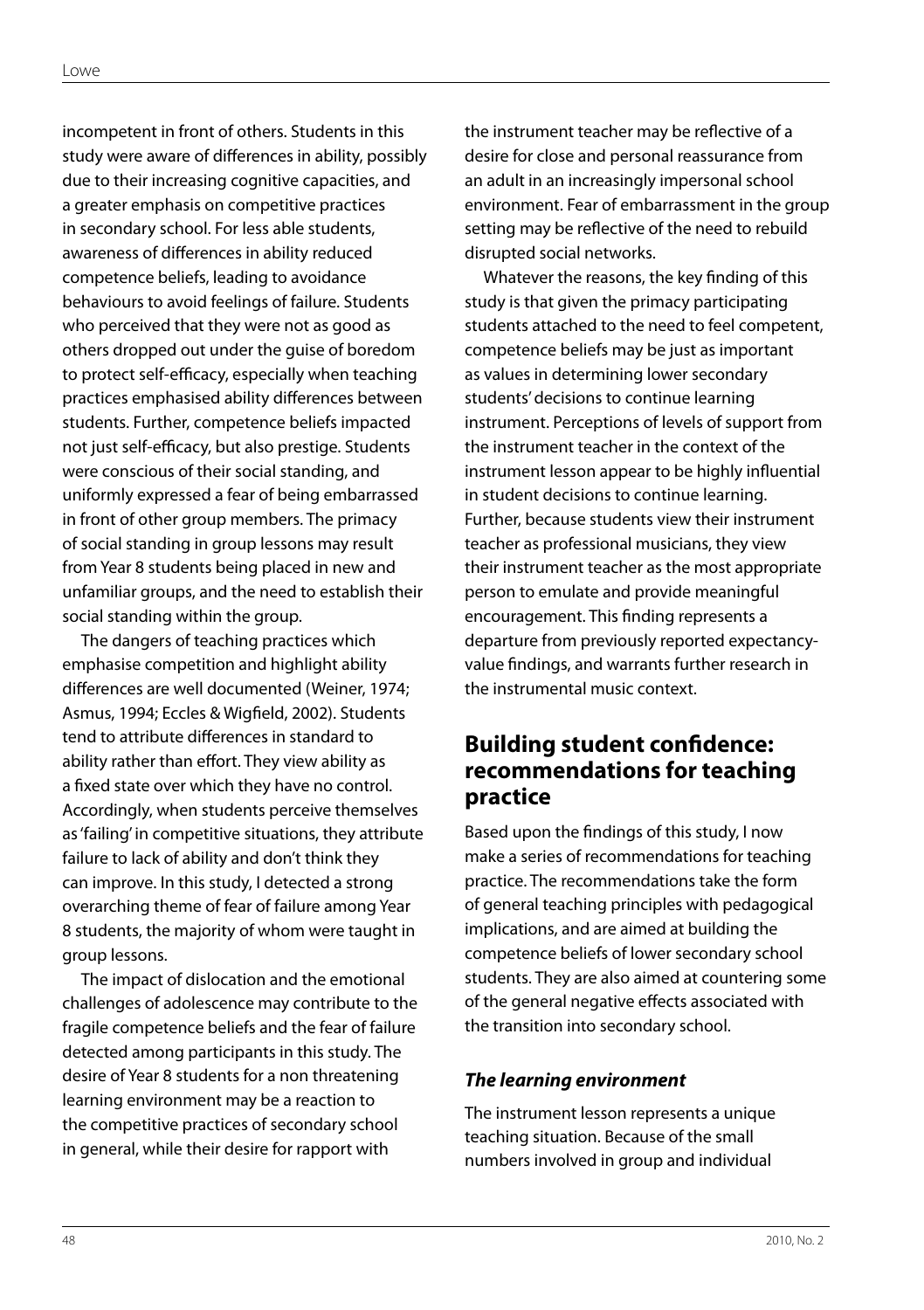lessons, instrument teachers can consciously attempt to build an intimate, supportive learning environment. This can be done by taking a personal interest in students, through the use of simple 'meet and greet' strategies. While acknowledging that the lesson represents such a short time in the overall academic week, the instrumental lesson environment still offers teachers an opportunity to build a personal relationship with students in the increasingly impersonal secondary school learning environment.

#### *Instrument teachers as professional teachers*

Students in this study reported the value of professional teacher attributes such as organisation, enthusiasm, encouragement and patience. Of these, encouragement emerged as the most important to students. Given that lower secondary students appear to have relatively fragile competence beliefs, judicious encouragement in particular can help maintain and build competence beliefs. Further, it is recommended that instrument teachers encourage student effort, not ability, to counter students' beliefs that ability is a fixed state.

#### *Instrument teachers as professional musicians*

Students in this study uniformly viewed their instrument teachers as professional musicians. They drew inspiration from them, and sought to emulate them. Accordingly, instrument teachers are encouraged to model their instruments to their students when and as appropriate. Teachers should be aware of the pedagogical value of modelling. Modelling not just helps teach the music, but helps students conceptualise how their instrument should sound, and aids in the application of verbal instructions. This recommendation has particular implications for multi-instrument teachers.

## *The group dynamic*

This study found that students both consciously and unconsciously compare themselves against others in their groups and are acutely aware of differences in playing standards between group members. Comparative learning environments can lead to negative ability beliefs among weaker students, resulting in avoidance behaviours and ultimately discontinuance. The use of ensemble music (duets, trios and quartets) in group settings can accommodate differing levels of playing ability, enhance group dynamics and reduce comparative practices.

# *Repertoire*

Students in this study indicated a desire for a regular turnover of repertoire, and a preference for faster, rhythmic and catchy music. Instrument teachers are therefore encouraged, where possible, to consider repertoire with these motivation properties, and regularly rotate repertoire to maintain student situational interest. Further, offering students a degree of repertoire choice may encourage student feelings of autonomy and independence.

# *Alternative pedagogies*

This study found that while students of this age acknowledge the importance of technical work such as scales, they struggled to see its de-contextualised value. Instrument teachers are therefore encouraged to review the appropriateness of technical work in relation to repertoire being studied, and investigate alternatives forms of delivery of technical work, such as call and response type activities. In addition, instrument teachers may wish to consider varying technical work delivery modes to maintain situational interest.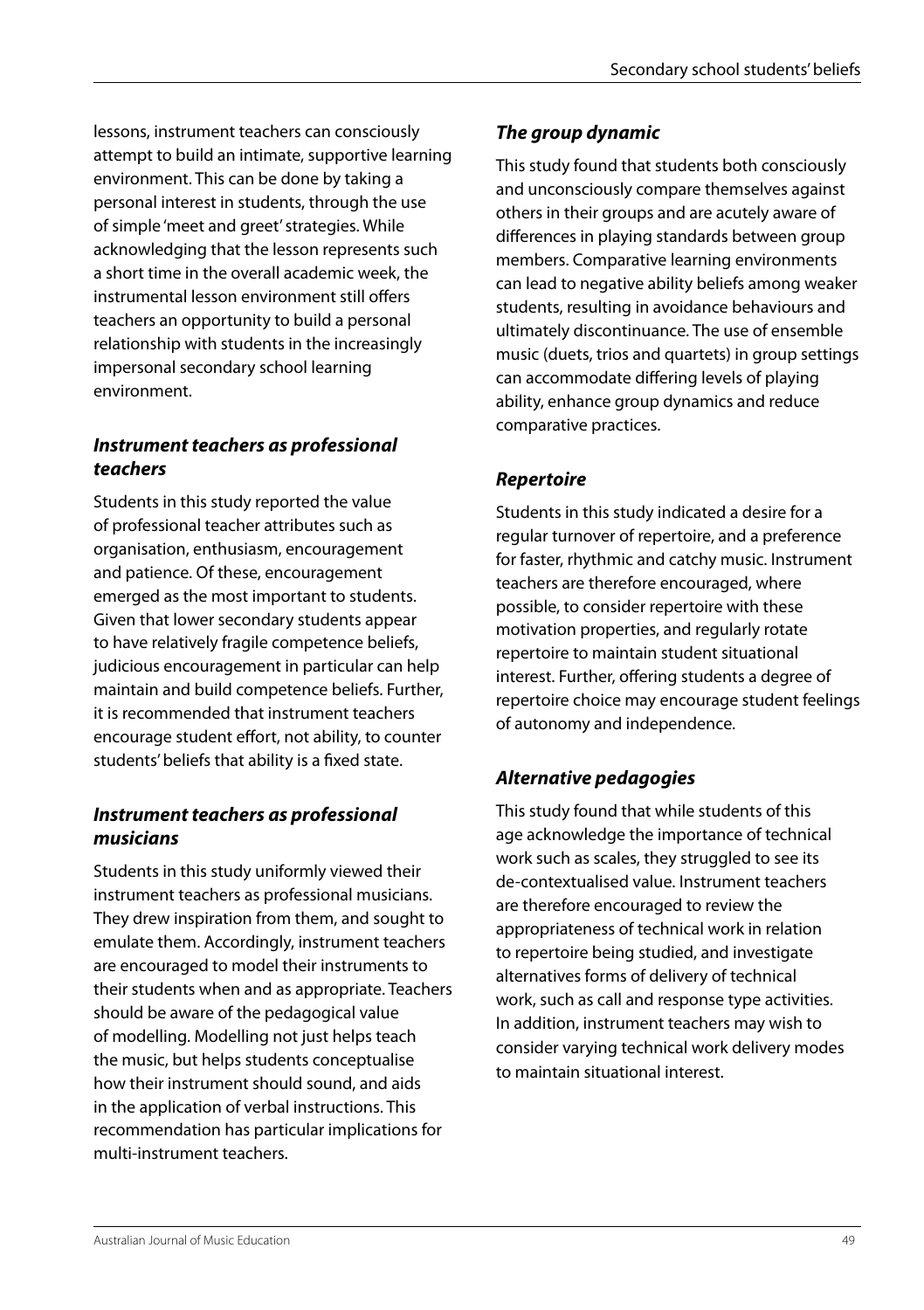# **Conclusion**

In this study, I set out to examine the motives of lower secondary students for learning a musical instrument, and the influence of the instrument lesson in the decision of Year 8 students to continue learning. The study was framed by the knowledge that retention in elective instrumental music programs is an issue, and that many students drop out following the transition into secondary school.

I found that, while Year 8 students appear to have outwardly strong values associated with playing, their competence beliefs are fragile, possibly due in part to dislocation associated with the move into secondary school, and in part to changing emotional needs. While values are reported to be accurate predictors of students' future enrolment decisions, in the context of this study, competence beliefs may be just as important in determining Year 8 student decisions to continue. Accordingly, I have presented a series of principles for teaching practice designed primarily to enhance student competence beliefs.

This paper confirms that instrument teachers have a role to play in improving student retention rates. Urdan and Turner (2005) report that when students exhibit avoidance behaviours, many teachers tend to dismiss the students as unmotivated. However, this study suggests that avoidance behaviours among many Year 8 students may be a mechanism for protecting prestige and musical efficacy. Ultimately, understanding the motives students have for playing, and students' views on the impact of the instrument lesson upon their beliefs can place instrument teachers in a better position to respond to the specific needs of this year group.

Motivational theories such as expectancy-value theory offer music educators a well developed framework for investigating student motivation. The next step for music educators may be the greater application of theoretical perspectives in more practice based research in substantive

settings. Given that this study uncovered issues specific to students in their first year in secondary school, it may well be that similar practice based research will uncover issues of relevance to other year groups. Music education will then be better placed to develop teaching pedagogies which target specific year groups, resulting in improved retention rates across elective music programs as a whole.

Learning a musical instrument does have significant cognitive and emotional benefits for young people. Therefore, any future practice based research aimed at improving retention rates must ultimately be of benefit to not only school music programs, but to the well-being of the students themselves.

# **References**

- Asmus, E. (1994). Motivation in music teaching and learning. *The Quarterly Journal of Music Teaching and Learning, 5*(4), 5-29.
- Australian Bureau of Statistics. (2003). *Children's Participation on Cultural & Leisure Activities – Australia's Culture no. 14*. Cultural Ministers' Council. Retrieved on 14/07/2006 from www.dcita.gov.au/swg/statsinfo.html
- Australian Government Department of Education, Science and Training. (2005). National Review of School Music Education*: Augmenting the diminished*. Canberra: Department of Education, Science and Training, Australian Government.
- Bandura, A. (1994). Self-efficacy. In V. S. Ramachaudran (Ed.), *Encyclopedia of human behavior* (Vol 4, pp 71-81). New York: Academic Press.
- Blor, M., Frankland, J., Thomas, M. & Robson, K. (2001). *Focus groups in social research*. London: Sage Publications.
- Brakel, T. (1997). *Attrition of instrumental music students as a function of teaching style and selected demographic variables*. Unpublished doctoral thesis, Indiana University: Indiana, United States
- Creech, A, & Hallam, S. (2009). Interaction in instrumental learning: The influence of interpersonal dynamics on parents. *International Journal of Music Education, 27*(2), 94-106
- Curriculum Council. (2006). WACE. Music Course of Study – Teachers & Administrators. Retrieved on 12/06/2008 from http://newwace.curriculum.wa.edu.au/pages/ courses/course\_music.asp